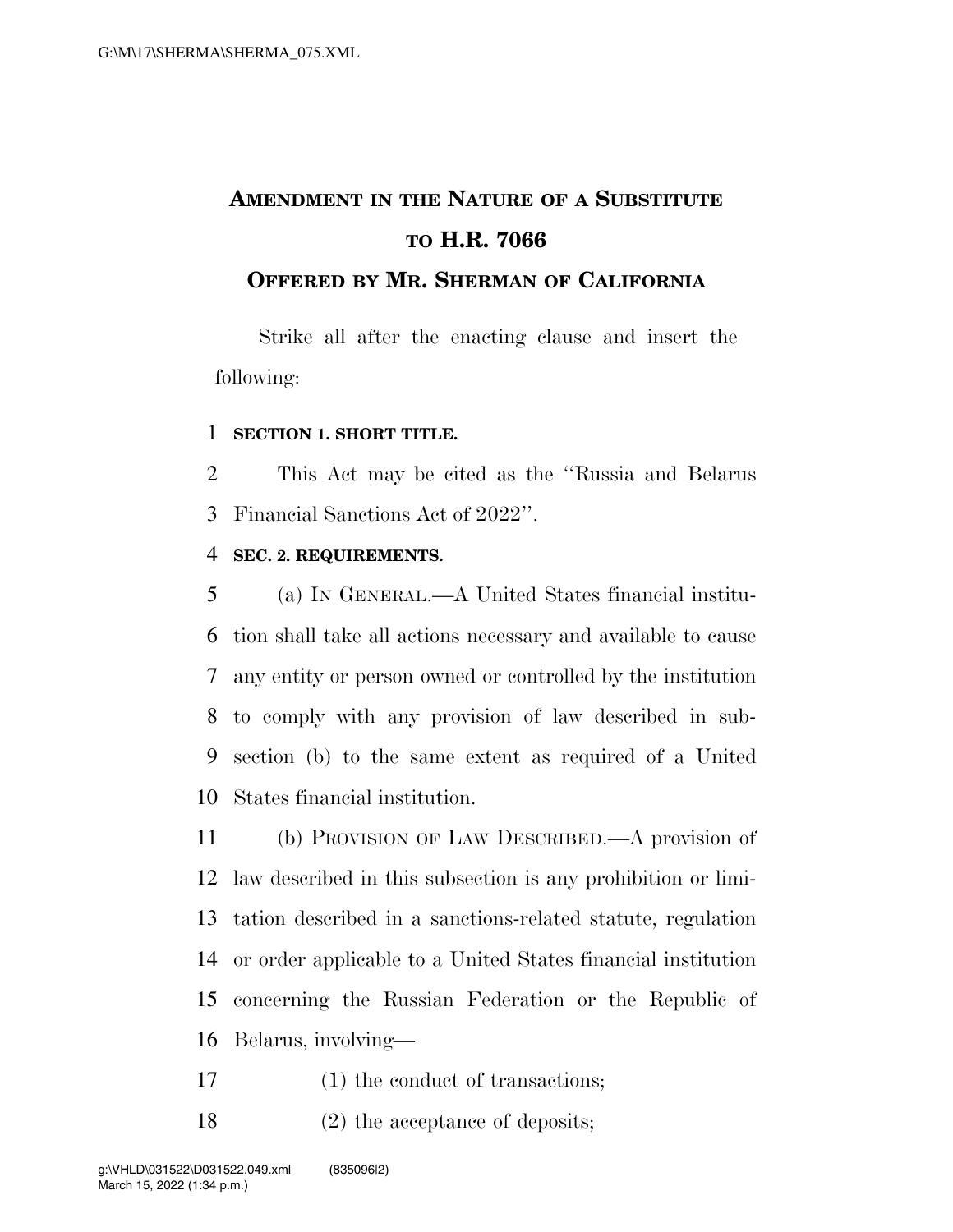| $\mathbf{1}$   | (3) the making, granting, transferring, holding,               |
|----------------|----------------------------------------------------------------|
| $\overline{2}$ | or brokering of loans or credits;                              |
| 3              | $(4)$ the purchasing or selling of foreign ex-                 |
| $\overline{4}$ | change, securities, commodity futures, or options;             |
| 5              | (5) the procuring of purchasers and sellers de-                |
| 6              | scribed under paragraph (4) as principal or agent;             |
| 7              | <b>or</b>                                                      |
| 8              | (6) any other good or service provided by a                    |
| 9              | United States financial institution.                           |
| 10             | (c) PENALTY.—A United States financial institution             |
| 11             | that violates subsection (a) shall be subject to the penalties |
| 12             | described in the applicable statute, regulation or order ap-   |
| 13             | plicable to a United States financial Institution.             |
| 14             | (d) UNITED STATES FINANCIAL INSTITUTION DE-                    |
| 15             | FINED.—In this section, the term "United States financial      |
| 16             | institution" means any U.S. entity (including its foreign      |
| 17             | branches) that is engaged in the business of accepting de-     |
|                | 18 posits, making, granting, transferring, holding, or         |
| 19             | brokering loans or credits, or purchasing or selling foreign   |
| 20             | exchange, securities, futures or options, or procuring pur-    |
| 21             | chasers and sellers thereof, as principal or agent. It in-     |
| 22             | cludes depository institutions, banks, savings banks,          |
| 23             | money services businesses, operators of credit card sys-       |
| 24             | tems, trust companies, insurance companies, securities         |
| 25             | brokers and dealers, futures and options brokers and deal-     |